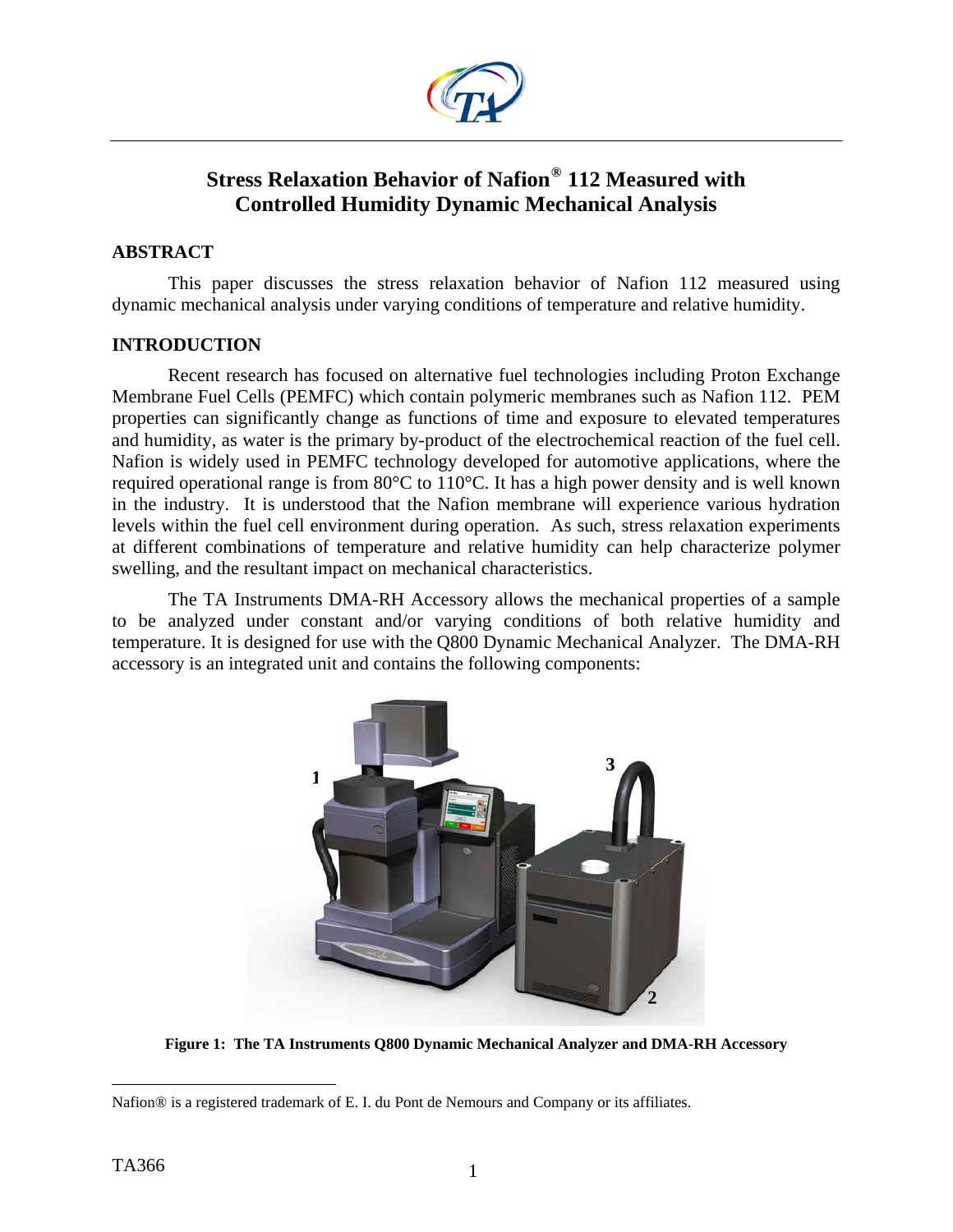- 1. The sample chamber mounts to the DMA in place of the standard furnace and encloses the sample. Peltier elements in the chamber precisely control the temperature to within  $\pm 0.1^{\circ}$ C. The sample chamber accommodates standard DMA clamps including tension, cantilever, and 3-point bending, and can be easily removed for rapid conversion back to the standard DMA furnace.
- 2. The DMA-RH Accessory contains the humidifier and electronics which continuously monitor and control temperature and humidity of the sample chamber. The DMA Q800 and the DMA-RH Accessory are fully software-integrated.
- 3. A heated vapor transfer line is maintained above the dew point temperature of the humidified gas in order to avoid condensation and provide accurate results.



**Figure 2: Sample Chamber of the DMA-RH Accessory** 

The DMA-RH accessory allows for the control of temperature over the range 5-120<sup>o</sup>C, and humidity over the range 5-95% RH. As such, it is well-suited to investigate polymeric materials which exhibit structural and mechanical instability within this temperature range.

# **RESULTS & DISCUSSION**

The results in Figure 3 show the stress relaxation modulus of the Nafion<sup>®</sup> 112 membrane at two different combinations of temperature and relative humidity. The upper blue curve was measured at 25°C/50% RH, to simulate typical ambient conditions. The lower red curve was measured at 85°C/85% RH, a more aggressive atmosphere nominally chosen as it represents an electronic materials standard. From the data in Figure 3 it is clear that the mechanical properties of the Nafion material are strongly influenced by the surrounding environment. Under the simulated ambient conditions, the relaxation modulus is relatively stable. Increasing the temperature and pressure effectively decreases the initial relaxation modulus by 4X. In addition, the time-dependence of the relaxation modulus is more profound, exhibiting a considerable decrease between 1 and 20 minutes, ultimately resulting in a relaxation modulus approximately 10X lower than that measured under ambient conditions.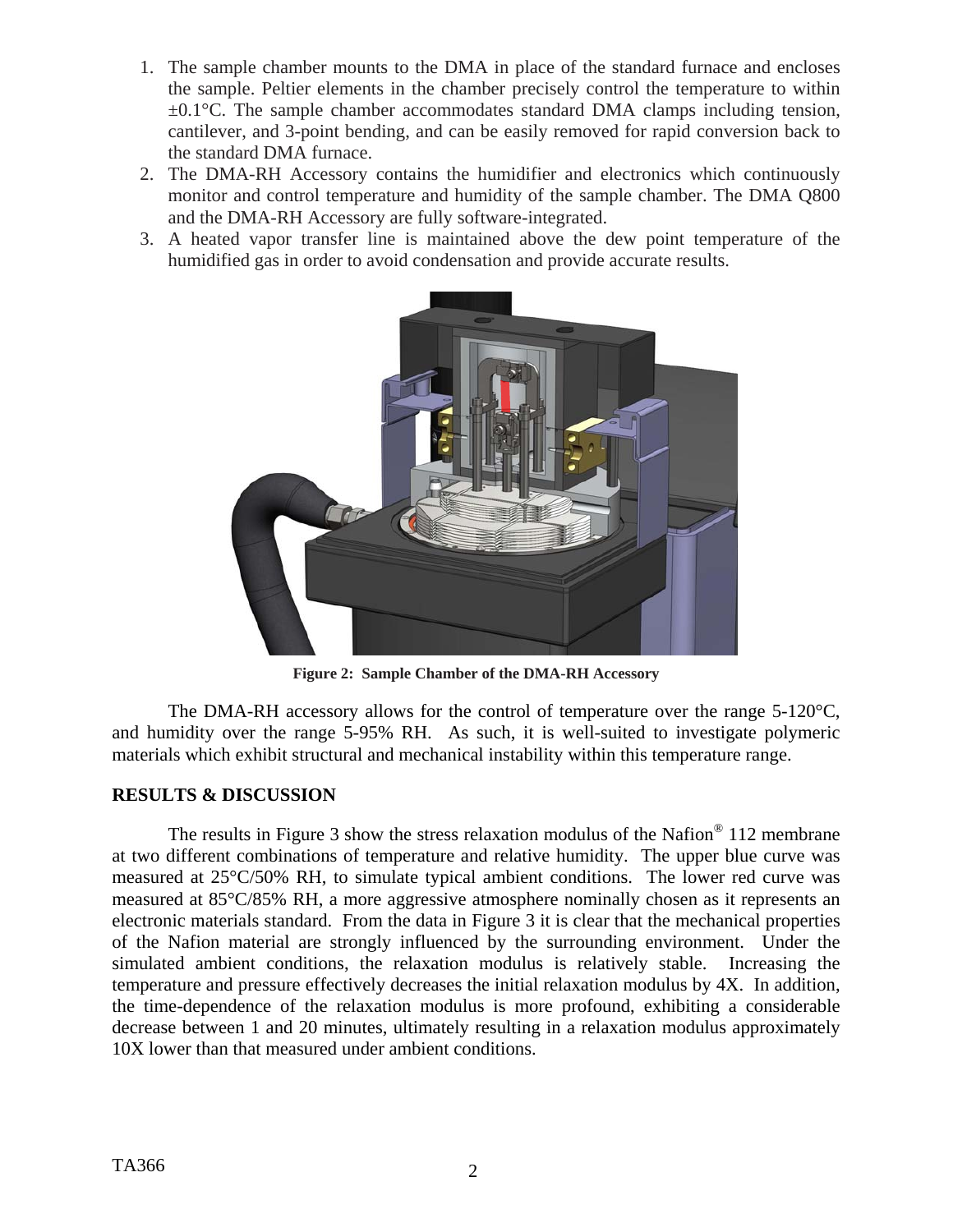

**Figure 3: Stress Relaxation of Nafion® 112 at Varying Conditions of Temperature and RH** 

# **CONCLUSIONS**

The data presented illustrate the effect of temperature and relative humidity on the stress relaxation behavior of Nafion membrane. From these results, it is clear that the complete analysis of PEM materials should include mechanical evaluation under a variety of temperature and relative humidity combinations. The TA Instruments Q800 DMA and DMA-RH Accessory provide the ideal platform for this investigation.

# **TA INSTRUMENTS**

### **United States**

109 Lukens Drive, New Castle, DE 19720 • Phone: 1-302-427-4000 • E-mail: [info@tainstruments.com](mailto:info@tainstruments.com) 

### **Canada**

Phone: 1-905-309-5387 • E-mail: [shunt@tainstruments.com.](mailto:shunt@tainstruments.com)

## **Mexico**

Phone: 52-55-5200-1860 • E-mail: mdominguez@tainstruments.com

## **Spain**

Phone: 34-93-600-9300 • E-mail: spain@tainstruments.com

## **United Kingdom**

Phone: 44-1-293-658-900 • E-mail: *uk@tainstruments.com* 

# **Belgium/Luxembourg**

Phone: 32-2-706-0080 • E-mail: belgium@tainstruments.com

## **Netherlands**

Phone: 31-76-508-7270 • E-mail: [netherlands@tainstruments.com](mailto:netherlands@tainstruments.com)

## **Germany**

Phone: 49-6196-400-7060 • E-mail: [germany@tainstruments.com](mailto:germany@tainstruments.com)

## **France**

Phone: 33-1-304-89460 • E-mail: [france@tainstruments.com](mailto:france@tainstruments.com)

# $TA366$  3